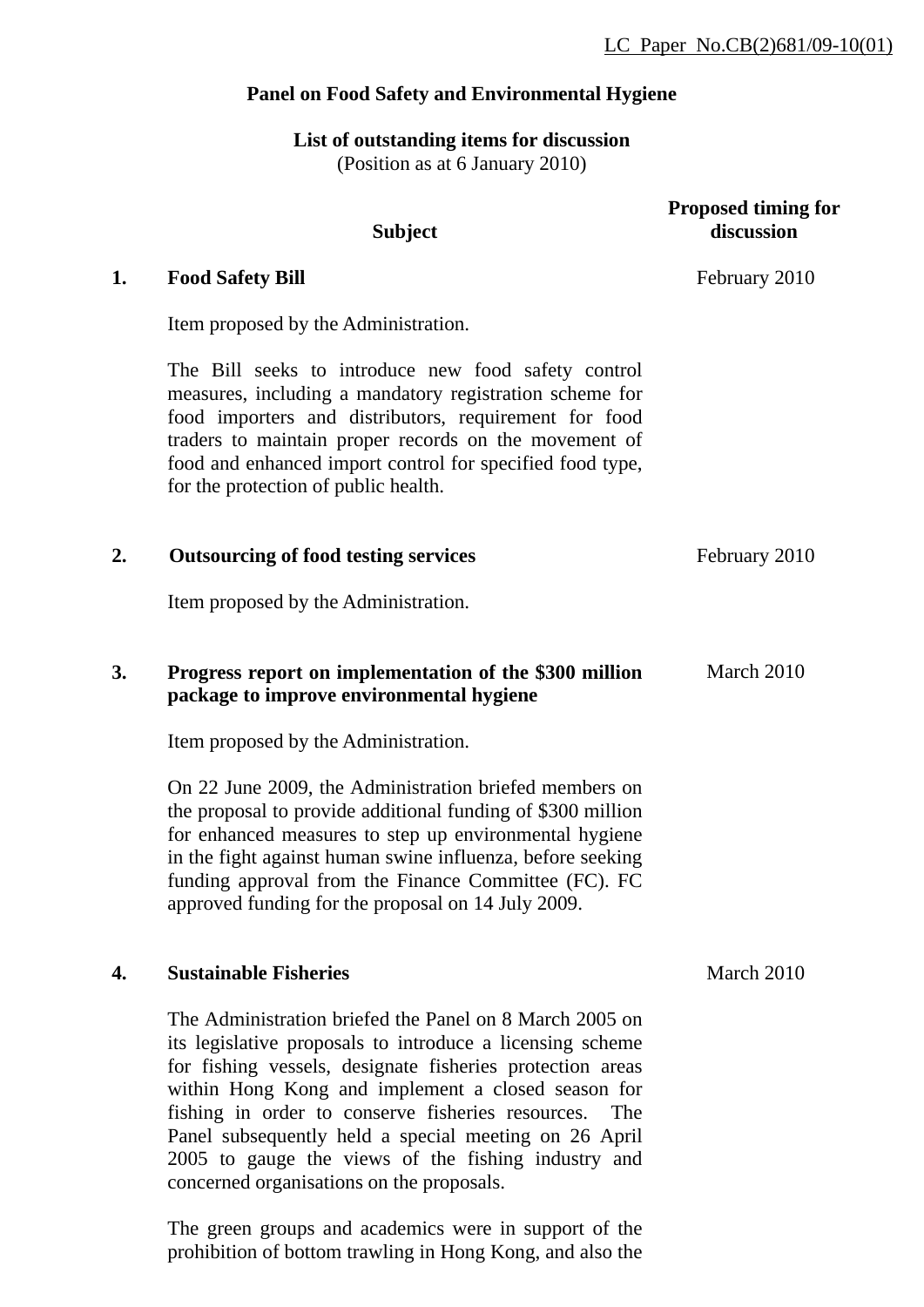proposed licensing system and designation of fisheries protection areas. While many fisheries organisations which gave views to the Panel generally supported a user-friendly licensing system and the designation of fisheries protection areas, almost all of them opposed the "closed season" proposal. They strongly urged the Administration to provide compensation and assistance to the fishermen. The Administration was requested to further discuss with the industry before introducing the amendment bill into the Legislative Council (LegCo).

 The Administration has suggested that this item be discussed in conjunction with the item on sustainable development of agricultural and fisheries industries.

## **5. Poultry slaughtering and processing plant**

At the Panel's special meeting on 13 October 2006, the Administration advised that it would conduct an Environmental Impact Assessment study and initiate an invitation for Expression of Interest exercise for the poultry slaughtering and processing plant (PSPP), which was expected to come into operation in 2009-2010 at the earliest.

On 13 November 2007, the Administration consulted the Panel on its plan to introduce a bill into LegCo in early 2008 to amend the Public Health and Municipal Services Ordinance (Cap. 132) to empower the Secretary for Food and Health to make regulations for the control of slaughtering activities of live poultry and the operation of PSPP. The Panel passed a motion expressing opposition to the introduction of any legislation related to the development of PSPP to LegCo for scrutiny before a consensus had been reached between the Administration and the whole live poultry trade on the surrender of licences/tenancies and measures to safeguard the livelihood of those people in the trade.

Following the gazettal of the Food Business (Amendment) Regulation 2008 to ban overnight stocking of live poultry at retail outlets which came into operation on 2 July 2008, the Administration would revisit its plan to develop a PSPP in Hong Kong.

March 2010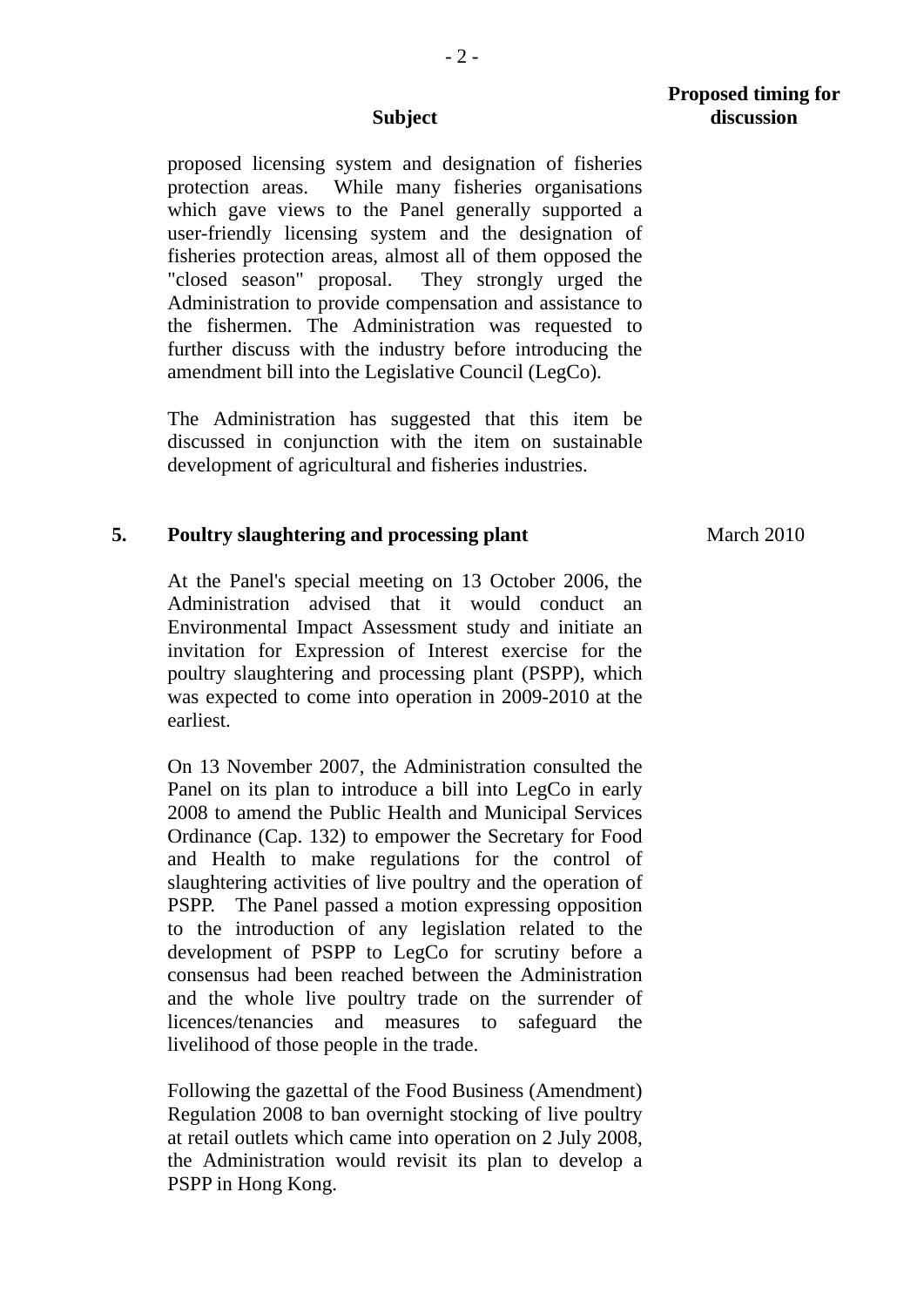# **6. Implementation of the Nutrition Labelling Scheme**

Item proposed by the Administration.

On 22 June 2009, the Administration briefed members on the actions taken in preparation for implementing the Nutrition Labelling Scheme, which would come into force on 1 July 2010 after a two-year grace period.

## **7. Supply of public niches and regulation of private columbaria and funeral trades**

As agreed by the Convenor and LegCo Members at the meeting with Kowloon City District Council (KCDC) members on 2 July 2009, the Panel was requested to consider and follow up the suggestions made by KCDC members on the subject to address the issues and concerns on the operation of private columbaria and funeral trades -

- (a) to review the Town Planning Ordinance (Cap. 131) to empower the authority concerned to enforce legislation against unauthorised land uses which were non-complying with the Outline Zoning Plan (OZP), so as to tackle the proliferation of private columbaria businesses in Hung Hom, the inner part of which area was a "Residential (Group A)4" zone on the approved Hung Hom OZP where funeral facility and columbaria were not permitted;
- (b) to extend the licensing requirement for the funeral trades under the Undertakers of Burials Regulation (Cap. 132CB) to the private columbaria and funeral trades; and to step up enforcement action in monitoring non-licenced undertakers, as well as breaches of licence conditions by licenced undertakers, such as displaying of coffins in their premises and burning of joss paper in public streets;
- (c) to enact legislation to plug the loophole in the old land leases for residential areas issued by the Lands Department which impose no restrictions on the "users" of the lot concerned in setting up private columbaria businesses; and

April 2010

April 2010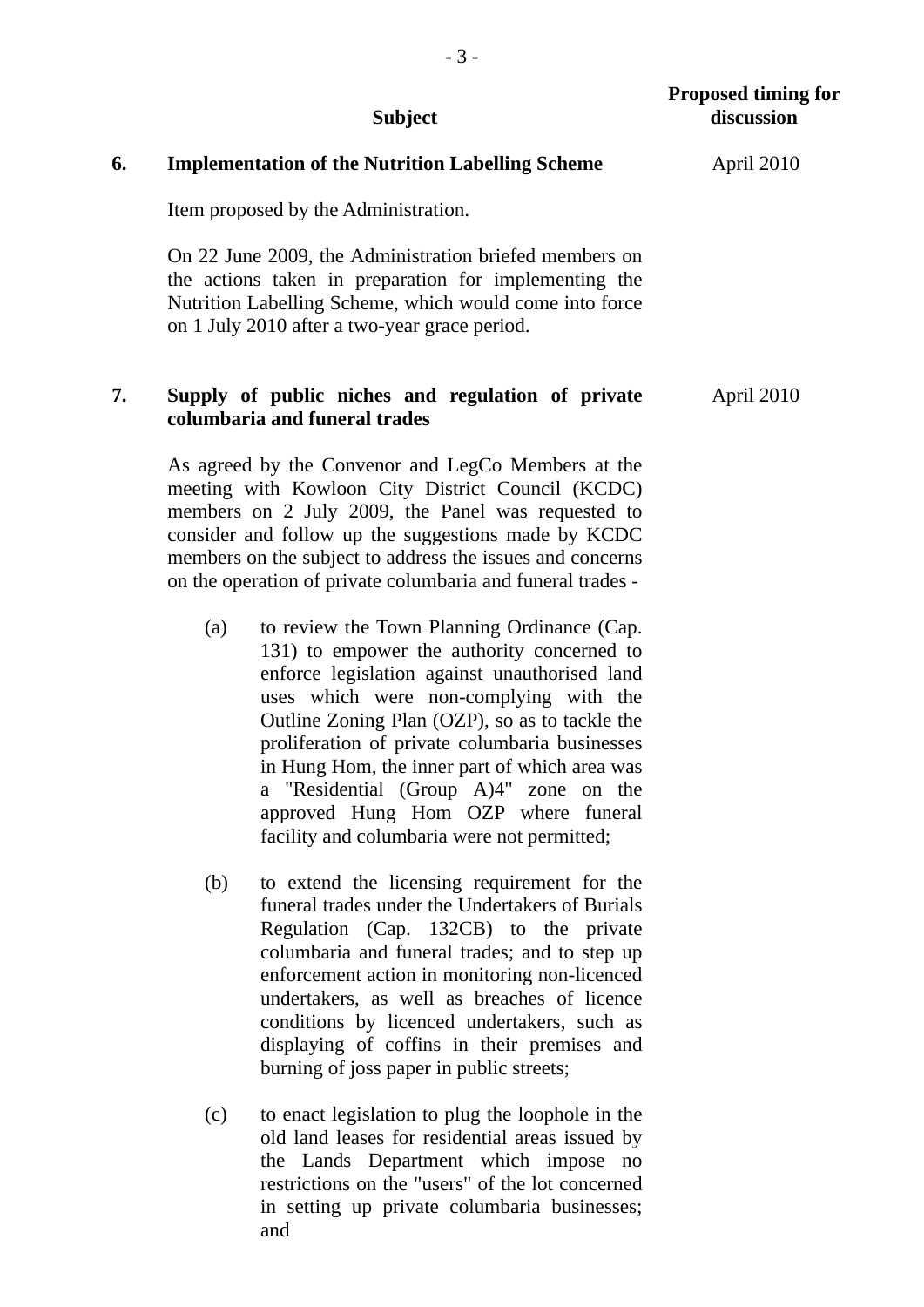|     | <b>Subject</b>                                                                                                                                                                                                                                                                                                                                         | <b>Proposed timing for</b><br>discussion |
|-----|--------------------------------------------------------------------------------------------------------------------------------------------------------------------------------------------------------------------------------------------------------------------------------------------------------------------------------------------------------|------------------------------------------|
|     | (d)<br>to establish a centralised complex at a suitable<br>location for the provision of funeral-related<br>services and the relocation of funeral<br>businesses from the residential areas, so as to<br>mitigate the environmental nuisance generated<br>by the funeral trade.                                                                        |                                          |
| 8.  | <b>Review on the provision of cooked food markets</b>                                                                                                                                                                                                                                                                                                  | May 2010                                 |
|     | Item proposed by the Administration.                                                                                                                                                                                                                                                                                                                   |                                          |
| 9.  | Code of practice for pig farming                                                                                                                                                                                                                                                                                                                       | To be confirmed                          |
|     | The Panel discussed with the Administration on its<br>proposal to introduce a Code of Practice (CoP) for pig<br>farming to licensed pig farms on 11 March and 8 April<br>2008. Affected pig farmers also attended the meeting on<br>8 April 2008 to give views on the proposal.                                                                        |                                          |
|     | The affected pig farmers' major concern was that failure to<br>comply with the CoP might result in revocation of licence.<br>Administration<br>urged<br>the<br><b>Members</b><br>to<br>consider<br>establishing a formal appeal mechanism to address the<br>trade's concern.                                                                           |                                          |
| 10. | <b>Amendments to the Imported Game, Meat and Poultry</b><br><b>Regulations</b>                                                                                                                                                                                                                                                                         | To be confirmed                          |
|     | Item proposed by the Administration to include poultry<br>eggs in the Imported Game, Meat and Poultry Regulations<br>(Cap. 132AK).                                                                                                                                                                                                                     |                                          |
| 11. | Proposed amendments to the Prevention of Cruelty to<br>Animals Ordinance (Cap. 169) and the Public Health<br>(Animals & Birds) (Animal Traders) Regulations (Cap.<br>139B)                                                                                                                                                                             | To be confirmed                          |
|     | On 19 February 2008, the Administration sought the<br>Panel's views on its preliminary legislative proposals to<br>amend the Prevention of Cruelty to Animals Ordinance<br>(Cap. 169) (such as early release or disposal of seized<br>animals and prohibiting repeated offenders against animal<br>welfare from keeping animals) and the Public Health |                                          |

(Animals and Birds) (Animal Traders) Regulations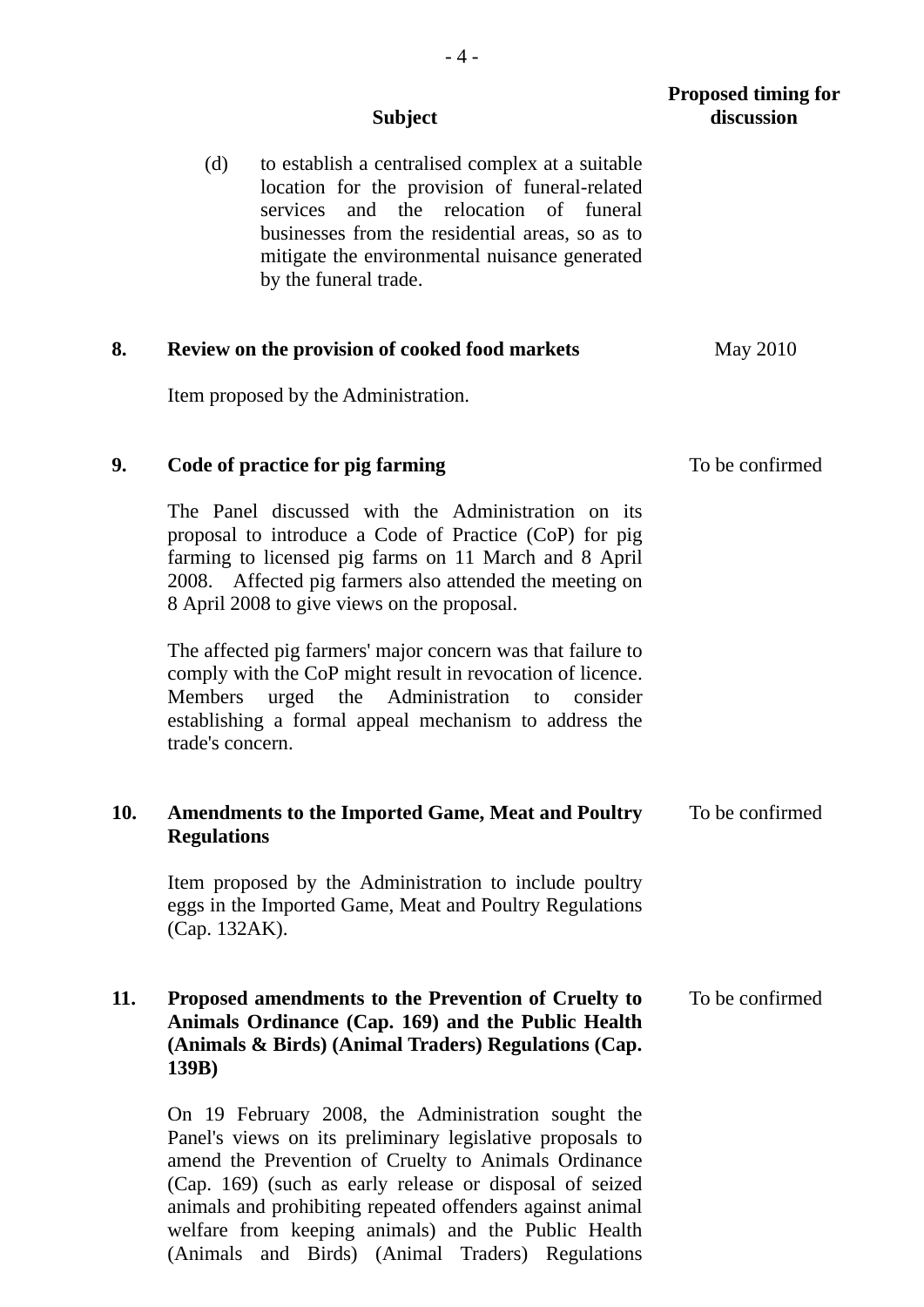- 5 -

(Cap. 139B) (such as increasing the maximum penalty for illegal trading and empowering the Director of Agriculture, Fisheries and Conservation to revoke licence).

While welcoming the Administration's legislative proposals, some members considered that abandonment of animals should be made an offence under Cap. 169. Concern was also raised that people might take advantage of the loophole in Cap. 139B, as persons selling animals kept by them as pets or offspring of their pets were not subject to regulation. The Administration advised that it would consult the Panel on its finalised proposals to amend Cap. 169 and Cap. 139B in due course.

## **12. Regulation of veterinary drugs in food**

Item proposed by the Administration in the 2007-2008 legislative session.

#### **13. Labelling of genetically modified food**

At the meeting on 8 July 2008, the Administration briefed the Panel on the findings of the evaluation study on the effectiveness of the "Guidelines on voluntary labelling of genetically modified (GM) food". The Administration advised that the findings illustrated that there was no pressing need for mandatory labelling. The Panel passed a motion urging the Government to draw reference from other countries' experience and introduce expeditiously a mandatory labelling scheme for GM food.

At the meeting between LegCo Members and Eastern District Council (EDC) members on 12 March 2009, EDC members were of the view that the Government should draw reference experience from other countries, such as New Zealand, on regulating GM food.

## **14. Review of the structure of FEHD and the Agriculture, Fisheries and Conservation Department (AFCD)**

At its meeting on 17 October 2005, the Panel was briefed on the Administration's plan to re-organise FEHD and AFCD into the Agriculture, Environmental Hygiene and Conservation Department (AEHCD) and the Food Safety, To be confirmed

To be confirmed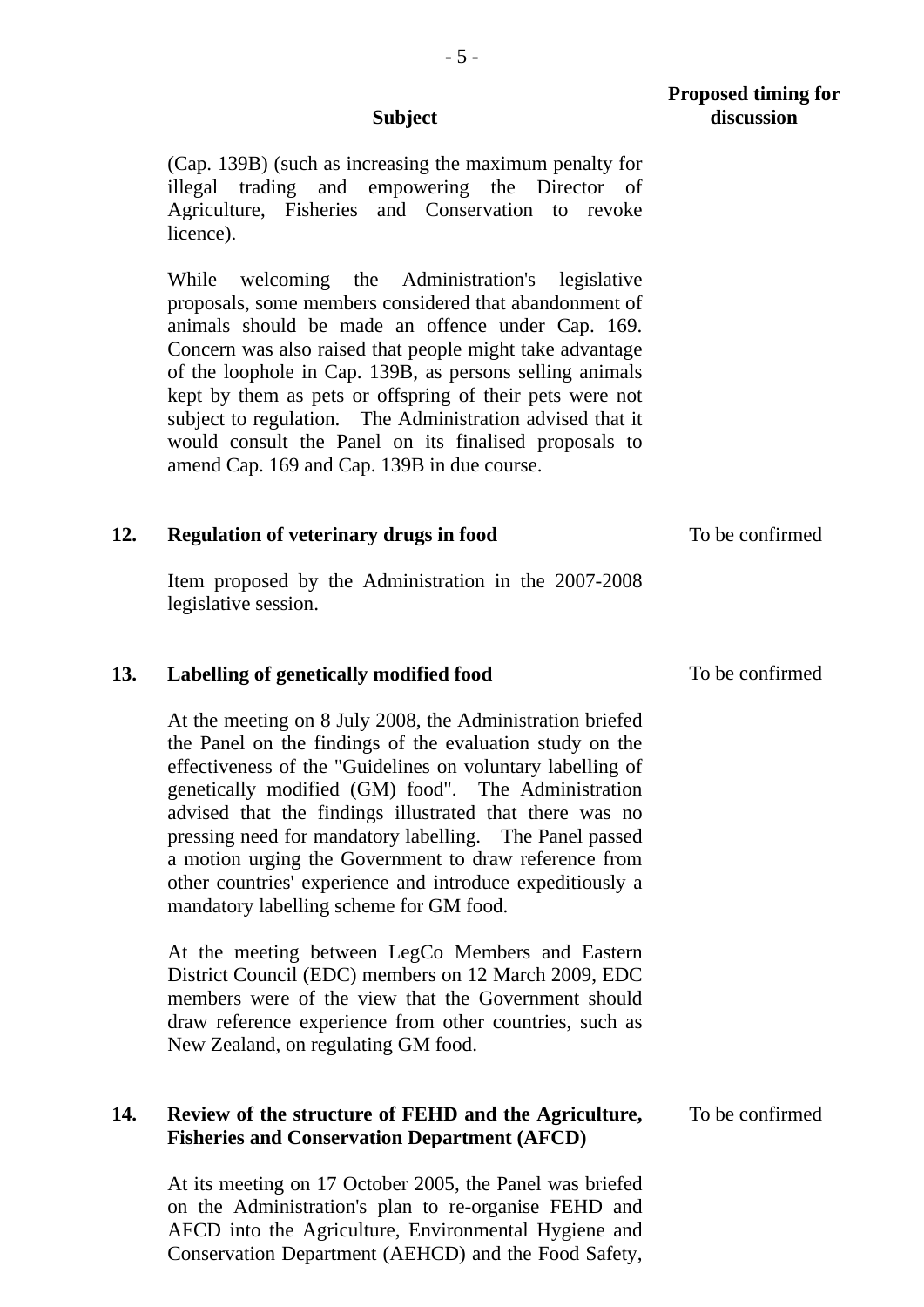Inspection and Quarantine Department (FSIQD) to enhance food safety and veterinary public health control in Hong Kong. A Centre for Food Safety (CFS) was also proposed to be set up within FSIQD. Members were generally supportive of the plan to establish a dedicated department to regulate all matters related to food safety and they would wish to see the new department set up as soon as possible.

When the Administration briefed the staff of AFCD and FEHD on its proposal, the majority of AFCD's nature conservation and country/marine parks staff expressed their preference for the direct transfer of their functions and staff to the Environmental Protection Department (EPD). As advised by the Administration, the then Secretary for the Environment, Transport and Works also supported the transfer. In the light of this, the Administration had subsequently revised its original proposal. Under the revised proposal, the new AEHCD would be responsible for promoting and facilitating the development of agriculture and fisheries activities in Hong Kong and maintaining environmental hygiene. The Country/Marine Parks and Conservation Branches of AFCD would be merged with EPD.

The Panel held four joint meetings with the Panel on Environmental Affairs on 29 November 2005, 15 December 2005, 6 January 2006 and 17 January 2006 to discuss the revised re-organisation proposal. The Panel also received views from the relevant trades, experts, academics and staff of the affected departments on 15 December 2005 and 6 January 2006.

Many staff associations in the affected departments expressed strong views against the Administration's proposal of re-organising AFCD and FEHD, and transferring AFCD's nature conservation and country/marine park staff to EPD. Some members also expressed reservations that the regulatory and facilitation functions in respect of agriculture and fisheries activities should be carried out by two separate departments (i.e. AEHCD and FSIQD).

In view of the concerns expressed by members and staff associations, the Administration paper subsequently presented to the Panel on 17 January 2006 a proposal to set up CFS under FEHD as the first step to enhance food safety control. The proposals in relation to the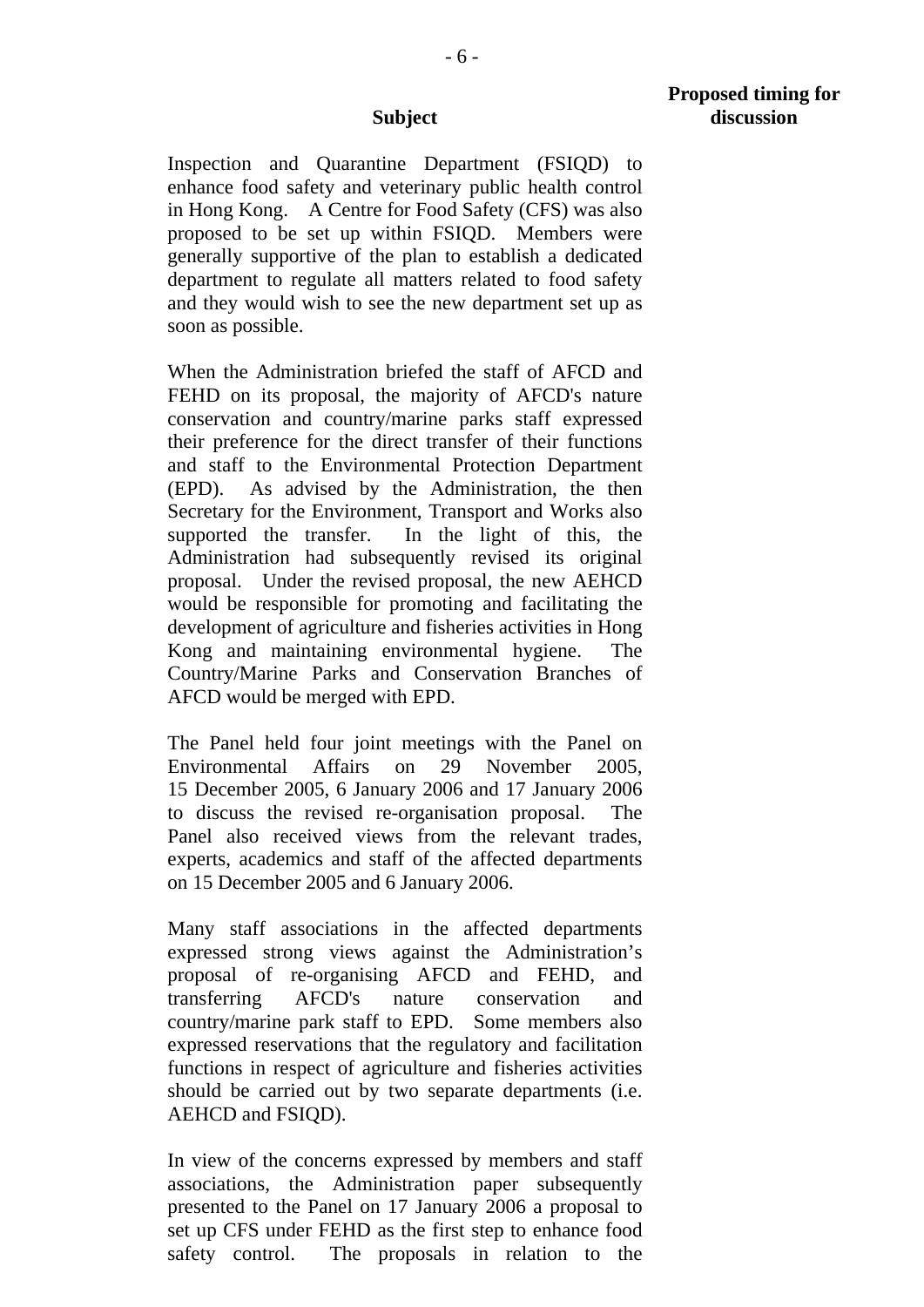separation of regulatory and promotion functions for agriculture and fisheries industries and the transfer of country/marine park functions to EPD were withheld, pending further consultation with stakeholders. The Panel supported the speedy establishment of CFS under FEHD.

When the Panel discussed with the Administration on the work of CFS on 10 July 2007, the Administration advised that it would review the structure of FEHD and AFCD after the enactment of the new Food Safety Bill.

#### **15. Follow-up actions referred by the Subcommittee on Public Health (Animals and Birds) (Exhibitions) (Amendment) Regulation 2006**  To be confirmed

At the request of the Subcommittee on Public Health (Animals and Birds) (Exhibitions) (Amendment) Regulation 2006, the Administration agreed to review the fees for application for an exhibition licence for animals and birds and licence renewal fees in the context of the general review of Government's fees and charges, and report the outcome to the Panel in due course.

## **16. Alignment of FEHD fees and charges**

On 30 November 2001, the Administration briefed the Panel on the way forward to align FEHD fees and charges following the dissolution of the former Provisional Urban Council and Provisional Regional Council in 2000. Members noted that the Administration had completed the computation of costs for the provision of 94 items of services inherited from the two former municipal councils, and the initial findings revealed that a majority of the fees and charges might have to be increased. In view of the economic downturn, members supported the Administration's decision to continue to freeze FEHD fees and charges at the existing level up to 31 December 2002.

On 24 February 2003, the Administration informed the Panel that it would need more time to work out an alignment proposal for the various FEHD fees and charges.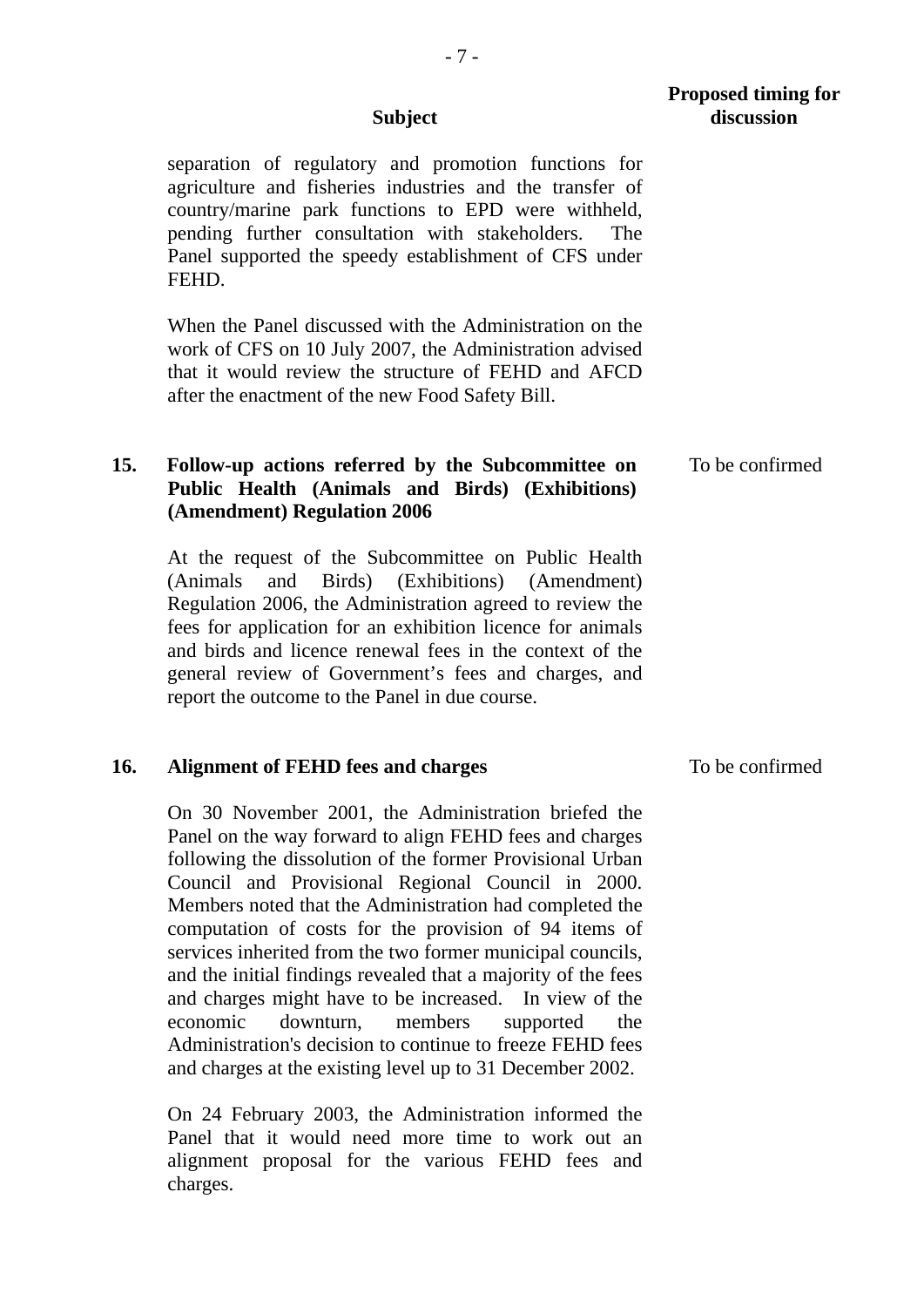|     | <b>Subject</b>                                                                                                                                                                                                                                                                                                                                                                                                                                                                  | <b>Proposed timing for</b><br>discussion |
|-----|---------------------------------------------------------------------------------------------------------------------------------------------------------------------------------------------------------------------------------------------------------------------------------------------------------------------------------------------------------------------------------------------------------------------------------------------------------------------------------|------------------------------------------|
| 17. | Hygiene conditions of food premises operating under<br>the food factory licences                                                                                                                                                                                                                                                                                                                                                                                                | To be confirmed                          |
|     | At the meeting between LegCo Members and members of<br>Wan Chai District Council (WCDC) held on 5 May 2005,<br>some WCDC members expressed concern about the lack<br>of enforcement actions by FEHD against the unhygienic<br>operation of food businesses selling takeaway food. The<br>above concern was referred to the Panel for follow-up<br>with the Administration.                                                                                                      |                                          |
| 18. | Control measures against food businesses operating<br>without licence                                                                                                                                                                                                                                                                                                                                                                                                           | To be confirmed                          |
|     | The above subject was discussed by the Panel on two<br>occasions on 14 December 2004 and 8 March 2005.<br>The<br>Administration's proposed control measures against food<br>businesses operating without licence were as follows -                                                                                                                                                                                                                                              |                                          |
|     | upon detection of unlicensed food business<br>(a)<br>conducted at any premises, staff of FEHD<br>would take immediate enforcement action<br>against the person/corporation in charge of the<br>business at the time;                                                                                                                                                                                                                                                            |                                          |
|     | FEHD would stop processing the application<br>(b)<br>for licence filed by that person/corporation in<br>respect of the premises in (a) above; and                                                                                                                                                                                                                                                                                                                               |                                          |
|     | if FEHD proceeded with prosecution action and<br>(c)<br>upon conviction, FEHD might refuse<br>the<br>application and impose<br>a ban<br>the<br>on<br>person/corporation convicted to obtain a licence<br>for six months after taking into consideration all<br>relevant factors, counting from the date of<br>conviction; or where FEHD did not proceed<br>with prosecution action or in the case of<br>acquittal, the application process would be<br>reactivated immediately. |                                          |
|     | Some members considered the proposed measures<br>inadequate to deter the operation of food business without<br>licence and suggested that the Director of Food and<br>Environmental Hygiene should be empowered to make a                                                                                                                                                                                                                                                       |                                          |

closure order against unlicensed food establishments, without having to apply to the court. A member, however, pointed out that the measure in (c) above could

- 8 -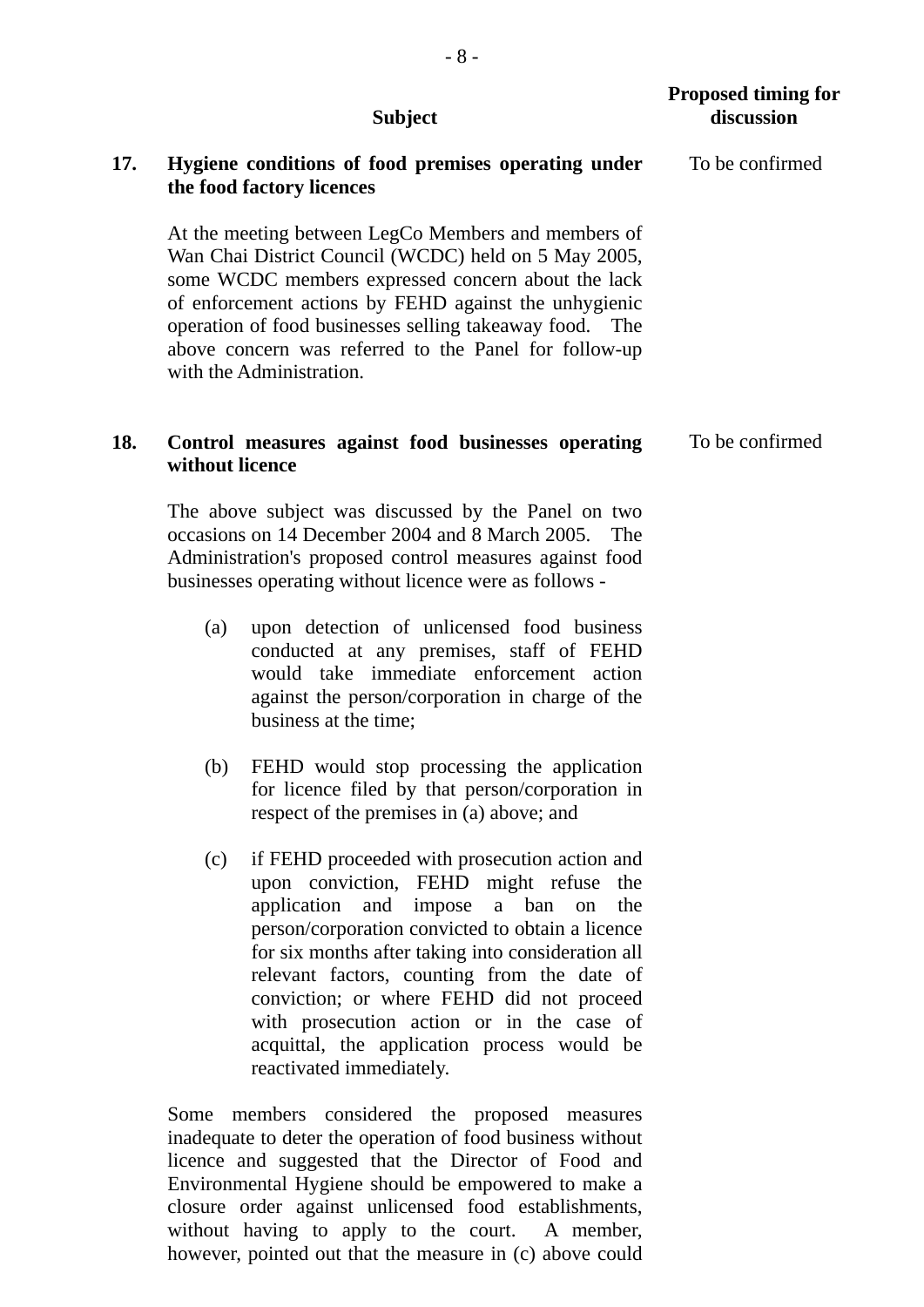easily be circumvented as the applicant could always appoint another person to apply for a fresh licence.

 The Administration was requested to consider members' views and revert to the Panel.

# **19. Recommendations of Team Clean's Final Report on Measures to Improve Environmental Hygiene in Hong Kong**

 The Panel agreed at its meeting on 26 September 2003 to follow up the following measures recommended by Team Clean in its Final Report on Measures to Improve Environmental Hygiene in Hong Kong published in August 2003 -

- (a) introducing a demerit points system (DPS) for tenants of public markets. Under the DPS, tenants who accumulate a certain number of points within a 12-month period will have their tenancy terminated. Tenants whose tenancies have been revoked would also be prevented from bidding for other stalls for one year;
- (b) tightening the licensing requirements for food factories;
- (c) strengthening the sanction regime against licensed food premises, such as revamping the current DPS to make it more stringent, making licensees responsible for hygiene breaches committed by their staff and widely publicising the business names and photographs of food premises convicted of an offence relating to the sale or preparation for sale of any food for human consumption; and
- (d) introducing an Open Categorisation Scheme for licensed food premises to help consumers make informed choices. Under the Scheme, the hygiene conditions of all food premises will be graded according to set criteria and premises will be required to post the hygiene grading at a conspicuous location in their premises.